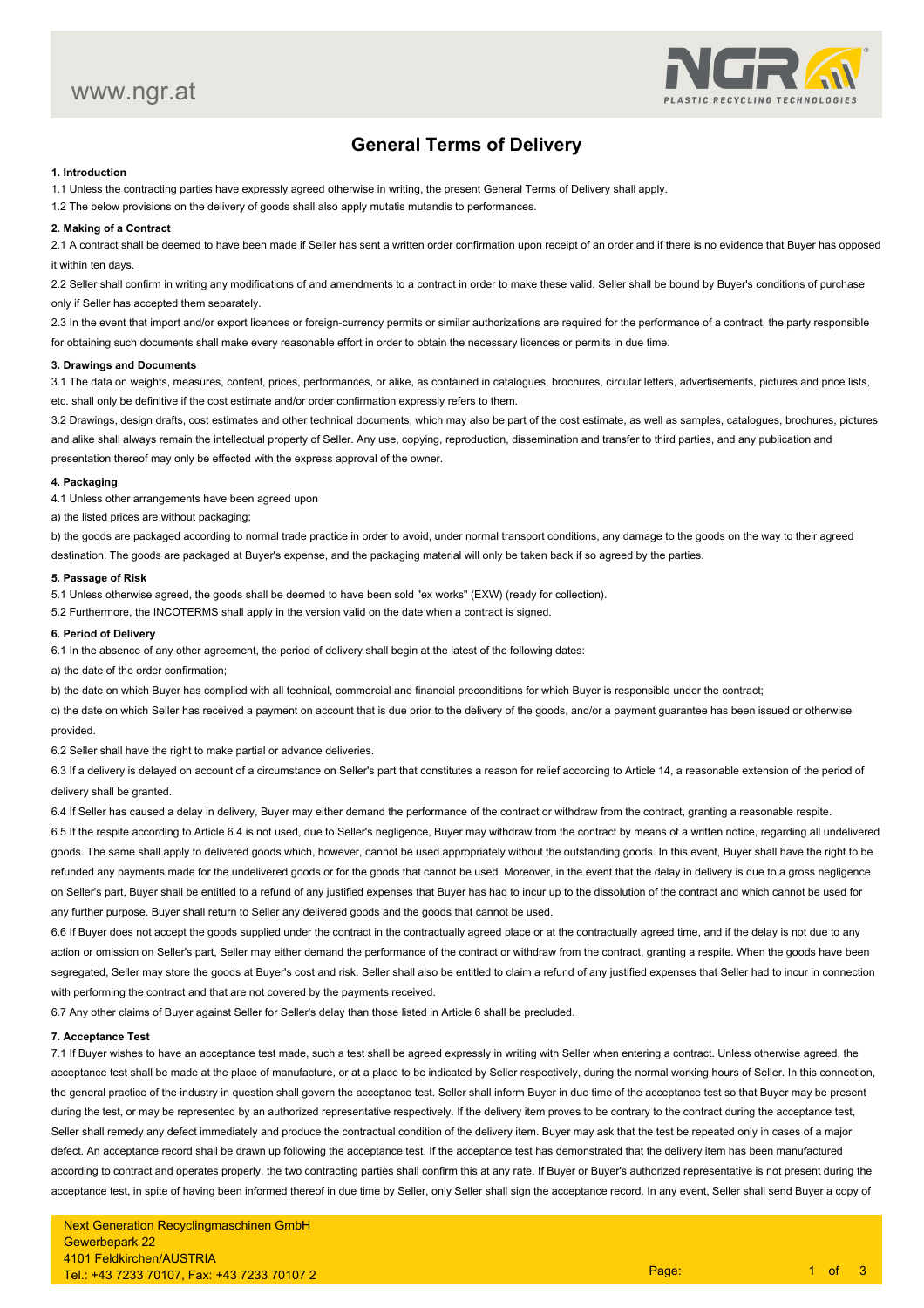# www.ngr.at



the acceptance record, the correctness of which Buyer may not contest, not even in those cases where Buyer or Buyer's authorized representative was unable to sign it forlack of attending the test. Unless otherwise agreed, Seller shall bear the costs for performing the acceptance test. Buyer shall, however, bear any costs incurred by Buyer or Buyer's representative in connection with the acceptance test, such as, for example, travel expenses, per diems or similar expenses.

### **8. Prices**

8.1 Unless otherwise agreed, all prices shall be ex works of Seller, without loading.

8.2 The prices shall be based on the costs at the time of the quotation, unless otherwise agreed. In the event that costs change during the period until delivery, these changes shall be in favor, or at the expense of Buyer respectively.

#### **9. Payment**

 9.1 The payments shall be made in keeping with the agreed conditions of payment. Unless specific conditions of payment have been agreed upon, one third of the priceshall be due upon receipt of the order confirmation, one third after half of the delivery period has lapsed, and the rest upon delivery. Irrespective of the foregoing, the value-

added tax included in the invoice shall be paid within 30 days after the invoice date, at the latest, in all events.

9.2 Buyer shall not have the right to withhold payments due to warranty claims or any other counter-claims that Seller has not accepted.

9.3 If Buyer defaults on one of the agreed payments or any other performance, Seller may either insist on the performance of the contract and

a) postpone compliance with Seller's own obligations until Buyer has paid the arrears in payment or provided any other performance,

b) use a reasonable extension of the period of delivery,

c) call for the payment of the full remaining purchase price,

d) charge interest on arrears, as of the due date, in the amount of 7.5% above the respective base rate of the European Central Bank, unless Buyer can claim a reason forrelief under Article 14 (see Directive 2000/35/EC of 29 June 2000 on combating late payment in commercial transactions), or announce the withdrawal from the contract, granting a reasonable respite.

9.4 In all events, Buyer shall refund to Seller the dunning charges and collection costs which constitute a further damage caused by the delayed performance.

9.5 If Buyer has not made the payment due or provided any other performance within the respite according to 9.3, Seller may withdraw from the contract by means of a written notice. Buyer shall return to Seller, upon Seller's request, any delivered goods and compensate Seller for any reduction in the value of the goods that has occurred, as well as refund to Seller all justified expenses that Seller had to incur in connection with the performance of the contract. Regarding undelivered goods, Seller is entitled to make available to Buyer the completed parts, or the parts with incipient processing respectively, and ask for a prorated part of the sales price.

#### **10. Reservation of Ownership**

 10.1 Seller shall reserve the ownership in the object sold until Buyer has met all financial obligations. Seller is entitled to document Seller's ownership on the outside of the delivery item. Buyer shall comply with the required formal regulations to safeguard the reservation of ownership. In case of an attachment or any other recourse, Buyer shall be obliged to claim Seller's ownership and to inform the latter without delay.

#### **11. Warranty**

 11.1 Subject to the below provisions, Seller shall undertake to remedy any defect affecting the fitness for use which is due to a deficiency in design, material or workmanship.Seller shall also be responsible for any defects concerning expressly requested properties.

11.2 The above obligation shall only apply to such defects that appear within a period of one year, when working a one-shift operation, as of the passage of risk, or as of the completed assembly, in case of a delivery with assembly respectively.

11.3 Buyer may claim the present article only if he informs Seller in writing and without delay of any defects that have appeared. The arrangements on presumptionaccording to § 924 of the Austrian General Civil Law Code are excluded. Once Seller has been informed of defects in this way, Seller shall - if the defects must be remedied according to the provisions of the present article -at Seller's choice:

a) rework the defective goods on site;

b) have the defective goods or the defective parts shipped back for reworking;

c) replace the defective parts;

d) replace the defective goods.

11.4 If Seller arranges for the defective goods or parts to be returned to Seller for the purpose of reworking or replacement, Buyer shall bear the costs and the risk of the transport, unless otherwise agreed. The re-shipment of the reworked or replaced goods or parts to Buyer shall be at Seller's costs and risk, unless otherwise agreed.11.5 The defective goods or parts, which are replaced according to the present article, shall be at Seller's disposal.

11.6 Seller shall only refund any costs for remedying a defect, undertaken by Buyer himself, if Seller has agreed to this procedure in writing.

11.7 Seller's warranty obligation shall only apply to defects that appear when observing the applicable operating conditions and putting the item to normal use. His obligation shall, in particular, not apply to defects that are due to inadequate installation on the part of Buyer or Buyer's representative, inadequate maintenance, inadequate repairs or modifications undertaken by other persons than Seller or Seller's representative without the written agreement of Seller, normal wear.

11.8 Seller shall be liable for those parts of the goods that Seller obtained from subcontractors prescribed by Buyer only to the extent of Seller's own warranty claims vis-àvis the sub-contractor. If Seller produces items on the basis of Buyer's design data, drawings or models, Seller's liability shall not extend to the accuracy of the design but asto whether the workmanship complies with Buyer's instructions. In such cases, Buyer shall keep Seller harmless and free from any court action, in the event of aninfringement of proprietary rights. When accepting repair jobs or reworking or modifying old as well as third-party goods, or when delivering second-hand goods, Seller shall

11.9 As of the beginning of the warranty period, Seller shall not accept any liability that extends beyond the scope defined in the present article.

# **12. Liability**

not accept any warranty.

Next Generation Recyclingmaschinen GmbHGewerbepark 22 4101 Feldkirchen/AUSTRIATel.: +43 7233 70107, Fax: +43 7233 70107 2